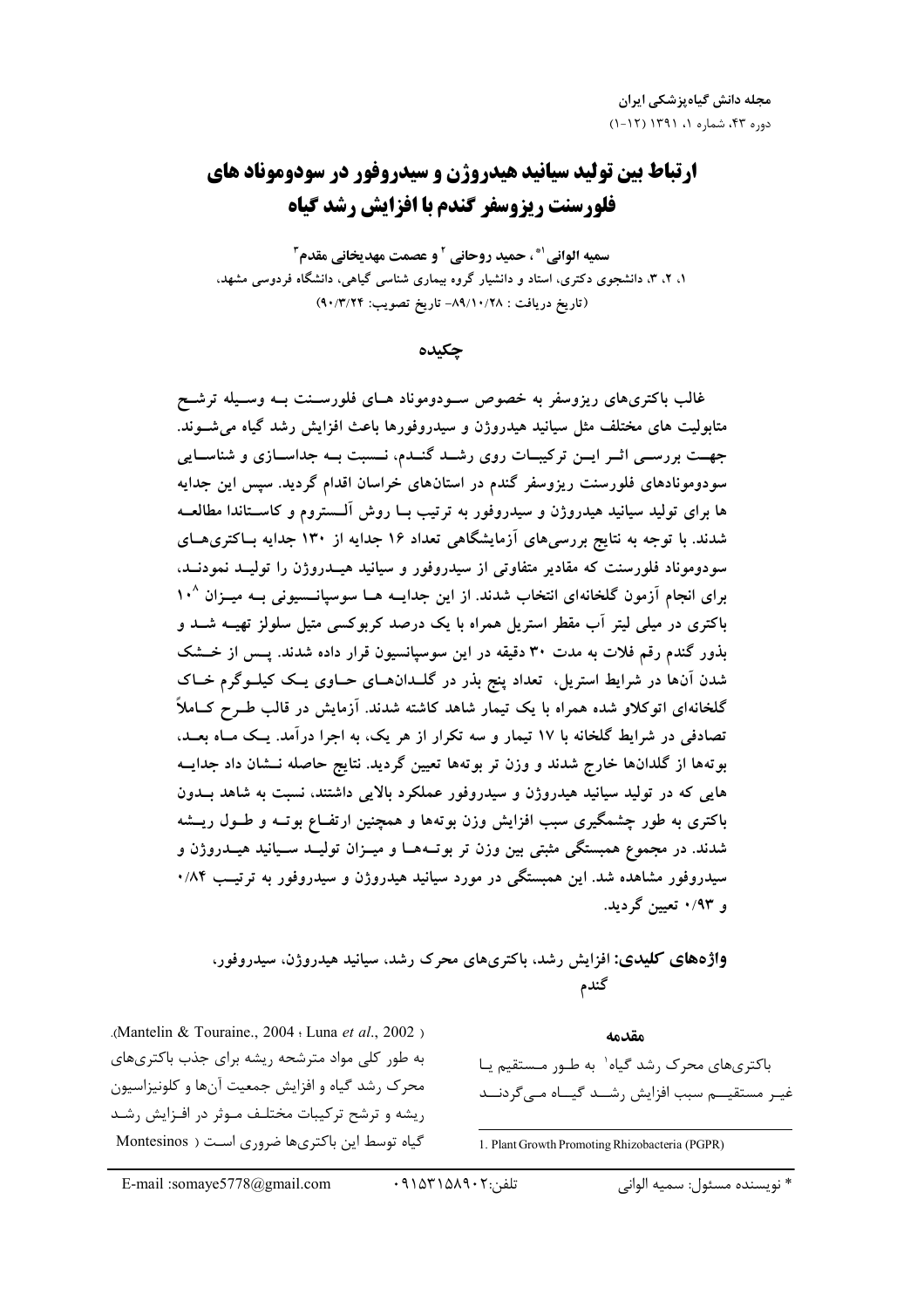توانايي , قابت (Raaijmakers *et al.*, 2001 et al., 2002 این میکروارگانیزم هـا در ارتبـاط بـا توانـایی اسـتفاده از تركيبات توليـدى گيـاه اسـت (Ji et al., 2006). بررسی های انجام شده نــشان داده اسـت کــه اســیدهای ارگانیک از مـواد پایـه گـذار عمـل کلونیزاسـیون مـوثر ریزوسفر توسط باکتریهای محرک رشد گیاه محسوب مے گردنــد ( Bloemberg & Lugtenberg., 2001 ؛ Lugtenberg et al., 1999). به طور كلي واژه PGPR بــه گروهبی از باکتریها اطلاق مبیشود کـه خـود را بـا ریشههای گیاهان بر اساس ترشحات آنها سازش دادهاند و به این ترتیب از سایر باکتریهایی که نمیتوانند كلونيزاسيون موثري رابر روى ريشه داشته باشند، جدا می گردنـد ( Rumjanek *et* : Montesinos *et al.*, 2002  $. (al., 2004)$ 

در ناحیـــه ریزوســـفر ایـــن بـــاکتریهـــا تـــشکیل جمعیـتهـایی از میکروکلنـی هـا در ترشـحات ریـشه می دهنــد (Bais et al., 2006). تحریــک غیــر مـستقیم رشد گیاه زمانی اتفاق میافتد که باکتری اثرات زیان آور یک یا چند بیمارگر گیاهی را خنثی کند و به دو طریق امکان پذیر است. در یک روش باکتری با تولیـد آنتـی بيوتيك (Kaaijmakers & Weller., 2001)، ترشيح O'Sullivan & : Rasolisedghiyani., 2005 ) مسيدروفور Bagnasco et ) ، توليد سيانيد هيدروژن ( Bagnasco et al., 1998)، ترشح آنزیمهای برون سلولی مانند کیتینـاز<sup>\</sup> ، بتــا- يــک و ســه گلوکانــاز`، پروتئــاز` و لييــاز` (Nagarajkumar et al., 2004) فعاليت عامل بيماري زا را کاهش میدهـد یـا آن را متوقـف مـیسـازد. در روش ديگر باكترى سبب فعال شدن مكانيمه مقاومت Bakker et al., ) سیستمیک القایی  $^{\circ}$  در گیاه مے گردد  $.2003$ 

در ایـن زمینــه مــیتـوان بــه ســیدروفورها، لیپــوپلی ساكاريدها واسيد ساليسيليك ٔ اشاره نمود. تثبيت نيتروژن (Donate-Correa et al., 2004)، توليسد هورمونهای گیاهی (Glick., 1995)، افزایش قابلیت در

دسترس قرار دادن عناصر معـدنی نـامحلول مثـل فـسفر برای گیاه (Rodriguez & Fraga., 1999) و تولید آنـزیم نيسة (Glick *et al.*, 1994) Acc-deaminase مکانیسمهای دیگر این باکتریها در تنظـیم رشـد گیـاه میباشد. در میان طیف عظیم باکتریها، سودومونادها به دلیل صفات محـرک رشـد گیـاهی مثـل تولیـد اکـسین Acc- رقايســد آنـــزيم) (Patten & Glick., 2002) Penrose & Glick., 2003) deaminase، حل كننىدگى فــسفات (Rashid *et al.*, 2004)، توليــد ســيدروفور Meyer., 2000)، ساليسيليک اسيد (Meyer., 2000) 1998)، كيتيناز (Ajit et al., 2006) و سـيانيد هيـدروژن (Schippers et al., 1990) به طور مستقیم یا غیـر مستقیم باعث افزایش رشد گیاه میشوند. در میان آنها Pseudomonas putida و P. fluorescens إز گونــههـاى غالب موجود در ریزوسفر گیاهـان مــی باشـند ( & Hass .(Defago., 2005

با بررســیهـای انجـام شــده بــر روی فراوانـــی سودومونادهای فلورسنت در ریزوسفر گنـدم در اسـتان تهران، تعداد سودومونادهای فلورسنت در ریزوسفر گندم ۵×۱۰<sup>۴</sup> - ۵×۱۰<sup>۴</sup> بساکتری در گسرم خساک بسود .(Reyhanitabar., 2000)

همچنین نتایج آزمایشهـای گلخانـهای در تحقیـق فوق نشان دادند که پاسخ گندم به تلقیح بـا ســویههـای سودوموناد فلورسنت در بیشتر شاخصهای رشد از قبیل لطول ريشه و سباقه مثبت بـود. (Lalande et al (1989) ضمن جداسازی و شناسایی باکتریهـای ریزوسـفر ذرت (اکتوریزوسفر، سـطح ریـشه<sup>۷</sup> و اندوریزوسـفر) و بررسـی یتانـسیل محـرک رشـد آنهـا نـشان دادنـد گونـههـای سـودوموناس بيــشترين جمعيــت (۶۳٪) را در ريزوســفر داشتند و بیشتر در سطوح ریشه متمرکز شده بودنـد. در اندوريزوسفر جمعيت سودوموناس هـا كمتـر بـود (١١٪) در حالیکه گونههای باسیلوس بالاترین فراوانی را در ایـن منطقـه داشــتند (٨٨٪). (1991) Hassanzadeh ضـمن بررسی تأثیر ۱۰۰ جدایه ریزوباکتر، نشان داد که افزایش رشد گیاه لوبیا چشم بلبلی در شرایط عاری از هـر گونـه بیمارگر می تواند به علت تولید مواد تنظیم کننده رشد و

<sup>1.</sup> Chitinase

<sup>2.</sup>  $\beta$ -1.3 glucanase

<sup>3.</sup> Protease

<sup>4.</sup> Lipase

<sup>5.</sup> Induced Systemic Resistance

<sup>6.</sup> Salysilic acid (SA)

<sup>7.</sup> Rhizoplane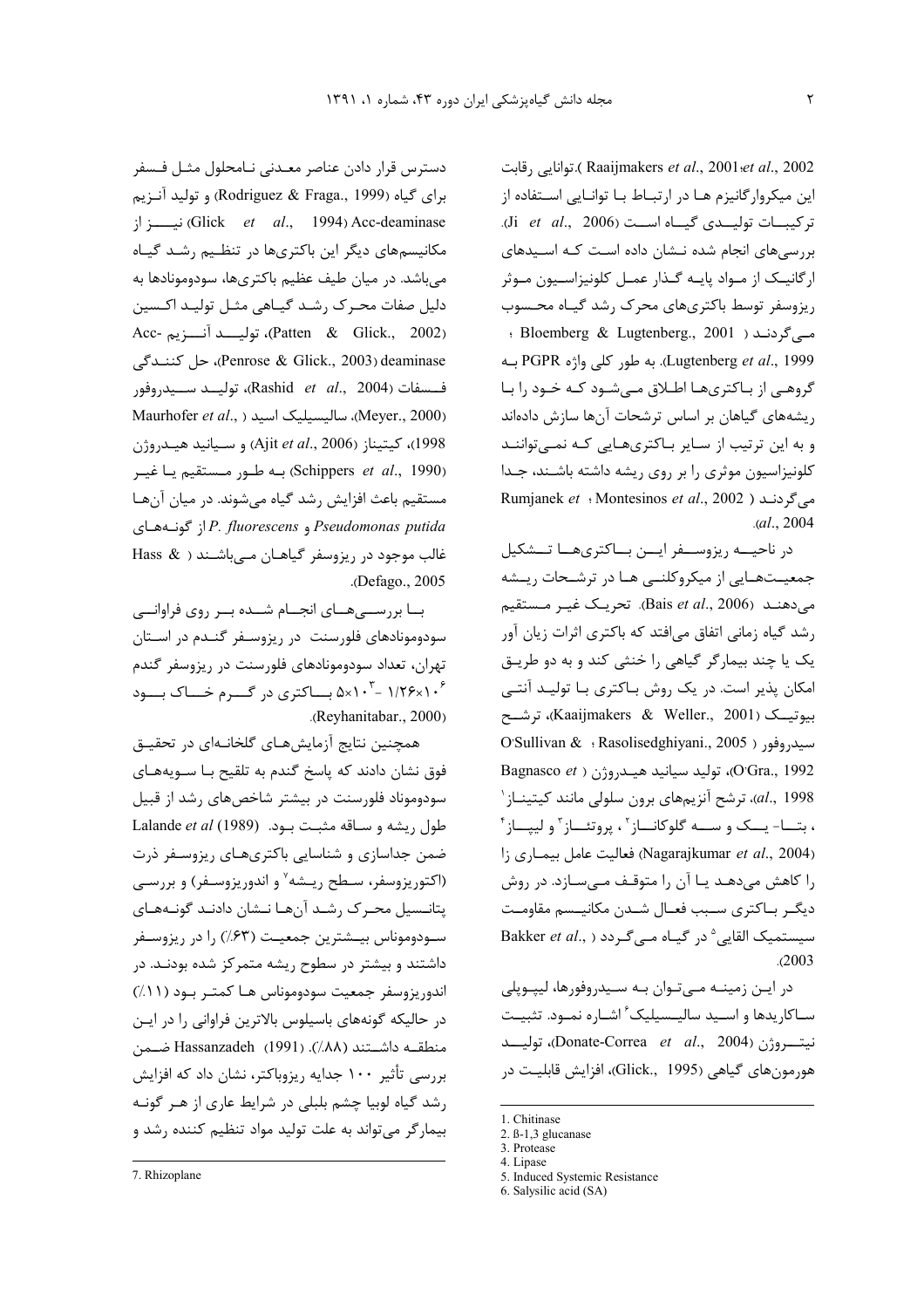يا افزايش جـذب برخـى مـواد معـدنى باشـد. (1988) Weller نشان داد که آغشته نمودن قطعات بذرى سـيب زمینی به باکتریهای P. putida و P. fluorescens باعث افزایش محصول گردید که این افزایش رشد گیاه به علت جذب مواد معـدنی و جلـوگیری از رشـد میکروارگـانیزم های مضر بوده است. به طور کلی می توان بیان کـرد کـه به واسطه حضور سيدروفورها، قابليت استفاده و تحرك آهن در ریزوسفر افزایش یافته و کمـیلکس سـیدروفور -آهن تشکیل شده، می تواند در محلول خاک طی فرآینـد جـذب بـه سـطح ريـشه برسـد و آهـن از طريـق آنـزيم احیاکننده کلات آهن III موجـود در غـشای پلاسـمایی (Marschner & Romheld., 1994) ويا از طريق فرآيند تبادل ليگاندي (Yehuda et al., 1996) جذب شود.

سیانید هیدروژن یکی از متابولیت ثانویـه بـسیاری از میکروار گانیسم ها بوده که مستقیماً از پرولین، گلایسین و یا گلیکوزیدهای سیانوژنیک ساخته مے شـود. همگـی ایـن مـواد در ترشـحات ریـشه گیاهـان دیـده شـدهانـد .(Schippers et al., 1987).

نكته قابل توجه اينكـه توليـد سـيانيد هيـدروژن بـه وسیله سودومونادهای فلورسنت بستگی به حـضور آهـن سه ظرفیتی قابل جذب دارد. لذا رقابت برای جذب آهـن به وسیله میکروارگانیزم ها روی تولید سیانید مؤثر است (Schippers et al., 1987). سيانيد هيدروژن تركيبي است که از یک سو برای قارچها مادهای سمی بـه شـمار می رود و از سوی دیگر باکتریهای تولید کننده سـیانید هيدروژن متابوليسم گياه را تحت تأثير خود قـرار داده و موجب تشکیل <sub>د</sub>یشههای مویین م*ی گ*ردند.

امکــان دارد بــه جــز تــأثيرات ذکــر شــده، ســيانيد هيدروژن موجب افزايش مقاومت گياه ميزبـان شـود. بـا توجه بـه مطالـب ذكـر شـده و اهميـت سـودومونادهاى فلورسنت در افزایش رشد گیاه، در این تحقیق سعی بـر آن شد که به بررسی تولید سیدروفور و سیانید هیدروژن و تأثير آن در افزايش رشد گياه گندم پرداخته شود.

## مواد و روشها

جداسازی سودومونادهای فلورســنت از ریزوســفر گندم

بــه منظــور جداســازى بــاكترىهــاى ســودوموناد فلورسنت تعداد ۶۰ نمونه خاک (شامل ریشههای گندم) از مناطق مختلف استانهای خراسان شـمالی، رضـوی و جنوبی جمع آوری گردید. سپس ۱۰ گـرم از هـر نمونـه خاک ریزوسفری در ۹۰ میلی لیتر آب پپتون ۲٪ ریختـه شد و سـری رقـت ``۱۰ تـا <sup>۷-</sup>۱۰ از آن تهیـه گردیـد. از رقـتھـاي مختلـف بـر روي محـيط كـشت كينـگ بـي (King's medium B) پخـش شـد. سـپس تـشتکـهـای پتری به مدت ۴۸ البی ۷۲ ساعت در دمای ۲۸ درجه سانتے گراد قرار دادہ شدند. پس از گذشت زمان مـذکور، اقدام بـه تـک کلـون و خـالص کـردن بـاکترىهـا شـد. کلنیهای خـالص شـده بـا اســتفاده از نــور UV از نظـر خاصیت فلورسنس بررسی گردیدند.

شناسـایی سـودومونادهای فلورســنت و انتخــاب جدايه ها

جهت شناسایی باکتریها، انجام تستهای شناسـایی بر اساس روش شاد و همکاران، صورت گرفت ( Schaad  $. (et al., 2001)$ 

واكنش هاي كاتالاز ، اكسيداز، گـرم، توليـد آرژنـين دهیدرولاز، تولید لوان از سوکروز روی محیط آگار مغذی حاوی سوکروز پنج درصد، احیای نیترات، تولید رنگدانـه فلورسنت روی محیط کینگ بے، رشد در چهار و ۴۱ درجه سانتي گراد، تست قندهاي سوربيتول، ال آرابينــوز، تری هالوز و گالاکتوز در جدایه های انتخاب شده صورت يذيرفت.

## توليد سيدروفور

برای اندازه گیـری میـزان سـیدروفور از روش کمـی اسیکتروفتومتری استفاده شد. به این صورت کـه مقـدار ۱۰۰ میکرولیتر از کشت ۲۴ ساعته باکتریها در محـیط مـايع سوكـسينات كـه شـامل: سـه گـرم فـسفات دى هيـدروژن پتاسـيم ، شـش گـرم فـسفات هيـدروژن دي يتاسيم، چهار گرم سوكسينيک اسيد، يک گرم سـولفات آمونيوم، ٢/٠ گرم سولفات منيزيوم آبدار مے باشـد، بـه ارلن های ۱۰۰ میلی لیتری حاوی ۴۰ میلی لیتر محیط كشت تازه سوكسينات منتقل شد.

این محیطها به مدت ۴۰ ساعت در دمای ۲۷ درجـه سانتی گراد و روی شیکر با ۱۲۰ دور در دقیقه نگهـداری شدند. سلول های بـاکتری بـا ســـــانتریوفیوژ کـردن در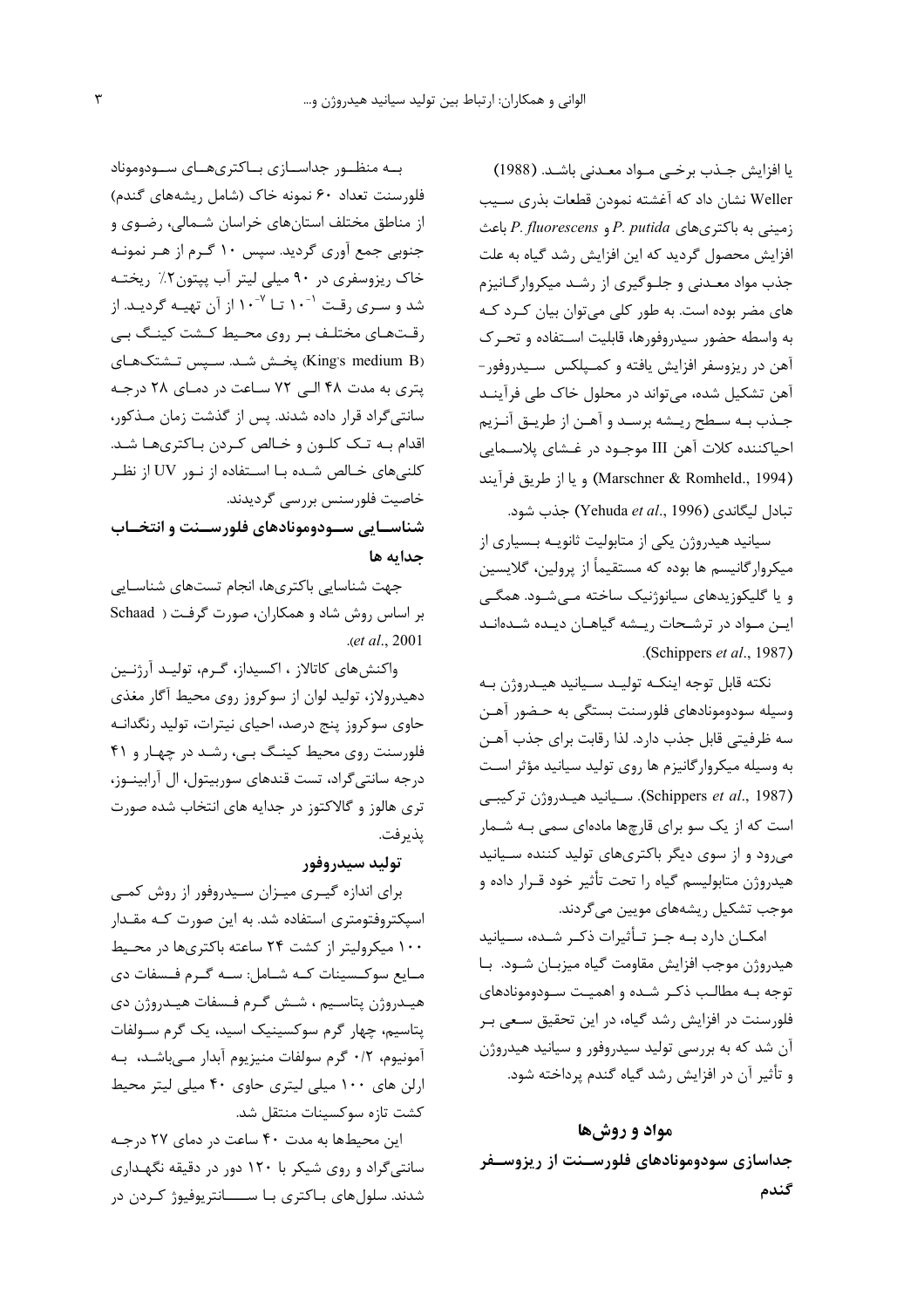g ۱۰۰۰۰ به مدت ۱۰ دقیقه <sub>د</sub>سوب داده شدند. بعـد از حذف رسوب باكترى، ميزان جذب مايع رويبي در طـول موج ۴۰۰ نانومتر با دستگاه اسپکتروفتومتر اندازه گیری شد. در این آزمایش برای هر جدایـه سـه تکـرار در نظـر گرفته شد. گروهبندی تیمارها با استفاده از آزمون دانکن در سطح پنج درصد انجام شد. دادههای حاصله با استفاده از فرمول A= εBC به مول در ليتر تبديل شد.

در ايـن فرمـول A ميـزان جـذب، ع ضـريب جـذب Castaneda حولی، B قطر کوت و C غلظت ماده می باشد( Castaneda  $a.e.$  (et al., 2005).

توليد سيانيد هيدروژن

برای بررسی تولید سیانید هیدروژن ابتدا برای هر جدایه سه پتری حاوی محیط کینگ بی تهیه شد. داخل هر تشتک پتری۱۰۰ میکرو لیتر از سوسپانسیون باکتری يخش گرديد. سيس كاغذ صافي آغشته به معرف (شامل ٢٪ كربنات سديم و۵٪ اسيد پيكريـك) در قـسمت درب پتری قرار داده شد و درب پتری با نوار پارا فیلم بسته شد تا از خروج هرگونه متابولیت فـرار وگـازي از جملـه HCN جلوگیری شود. پتری هـا بـه صـورت واژگـون در دمای ۲۷ سانتیگراد در انکوباتور به مدت یک هفته قرار داده شدند. در صورت تولید HCN توسط باکتری رشد يافته روى سطح محيط كشت، تغيير رنگ كاغـذ صـافى أغشته بـه محلـول معـرف از رنـگ اوليـه زرد بـه كـرم، قهوهای روشن ، قهوهای تیره تا آجری رنگ دیده میشود که نشانه تفاوت در میزان تولیـد HCN توسـط بـاکتری مىباشد.

رنگ کرم بیانگر حداقل مقدار تولیـد HCN و رنگ آجری مبین حداکثر تولیـد HCN مـیباشـد. در بعـضی منابع بر اساس توان توليد HCN توسط جدايـه بـاكترى آنها را در چهار سطح مختلف بر اساس رنگ گروه بندی می نمایند (Alstrom, 1989).

بررسی قابلیت تحریک (افزایش) رشد گندم توسط جدایه های منتخب

برای آغشته سازی بذور با باکتری، ابتدا باکتریها در Nutrient broth yeast extract agar محيط كـشت (NBYA) کشت داده شدند و ۴۸ ساعت در دمای ۲۷ درجـه سـانتي گـراد در انكوبـاتور قـرار گرفتنـد.سـيس سوسیانسیونی با پنج میلی لیتر آب مقطر استریل از این

باکتریها تهیـه شـد و دو میلـی لیتـر از آن در محـیط كـشت King B كــشت داده شــد. از محــيط جديــد، سوسپانسون دیگری با کربوکسی متیل سلولز ۰/۵ درصد تهیه شد. ایــن سوسپانــسیون دارای CFU ۱۰<sup>۸</sup> بـاکتری میباشد. به منظور چسبندگی باکتریها به بـذور، آنهـا به مدت ۴۵ دقیقه در سوسیانـسیون بـاکتری قـرار داده شدند. سيس تعداد هفت عدد بذر در هر گلــدان بــين دو لايه ماسه قرار داده شدند. گلدانها به مدت چهـار هفتـه در شرایط گلخانه در دمای ۲۸-۲۰ درجه سانتی گراد قرار داده شدند.

این آزمایش در قالب طرح کاملاً تصادفی با ۱۷ تیمار در سه تکرار انجام گردید. پس از گذشت مـدت مـذکور بوتهها از گلدانها خارج و پس از حـذف خـاک اطـراف ريشهها و خشک شدن رطوبت سطحي آنها ارتفاع بوتـه و طول ریشه انـدازه گیـری و وزن گیـاه سـنجیده و در مقايسه با شاهد قرار داده شد (Ownley et al., 2003). تجزیه و تحلیل آماری

برای مقایسه میانگینهـا از آزمـون تحلیـل واریـانس استفاده شد، ضریب همبستگی پیرسون ` بـرای مقایـسه متغیرهای مربوط به تولید سیدروفور و سیانید هیـدروژن با تحریک رشد در گیاه تعیین شد. بـدین منظـور از نـرم افزا, MSTATC و SPSS استفاده شد.

## نتايج

از میان کل جدایه های بدست آمده از ریزوسفر گندم، ۱۳۰ جدایه سودوموناد فلورسنت بر اساس آزمونهای بیوشیمیایی و مرفولوژیکی شناسایی شدند. نتايج شناسايي تعداد ١۶ جدايه منتخب در جدول ١ Pseudomonas fluorescens [1101] . Pseudomonas fluorescens biovar I بیشترین فراوانی (۶۲٪) را به خود اختصاص داد و P. fluorescens biovar III و P. aeruginosa هر P. fluorescens biovar V و P. fluorescens biovar V. putida هر كدام با فراواني ۶٪ در درجات بعد قرار گر فتند.

این جدایه ها برای انجام آزمونهای گلخانهای بر اساس داشتن دامنه متفاوت در تولید سیانید هیدروژن و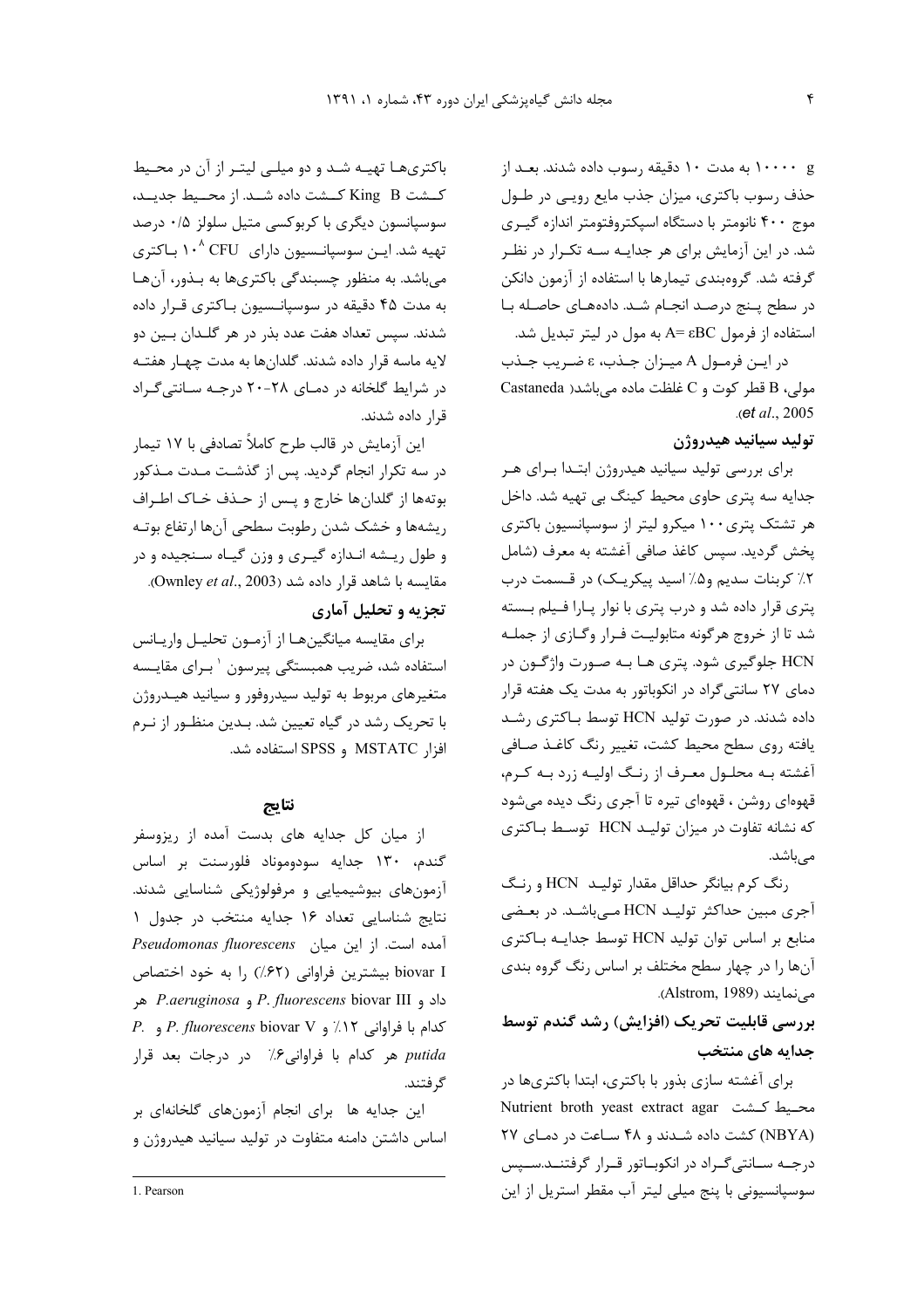## سیدروفور انتخاب شدند. این جدایه های منتخب دارای مسلمه هیدروژن (درجه بندی ۴-۰) بودند (جدول ۲). میزانهایی متفاوتی از تولید سیدروفور و سیانید

| كاتالاز<br>اكسيداز                   | ڏوب<br>احیای<br>ژلاتين<br>نيترات | توليد<br>لوان    | آرژنین<br>دهيدرولاز | رشد در ۴<br>درجه  | رشد<br>در ۴۱<br>درجه | رشد<br>روی ال<br>أرابيتوز | رشد روی<br>سوربيتول              | رشد روی<br>ترى ھالوز | رشد روی دی<br>كالاكتوز |
|--------------------------------------|----------------------------------|------------------|---------------------|-------------------|----------------------|---------------------------|----------------------------------|----------------------|------------------------|
| $\ddot{}$                            | $\begin{array}{c} + \end{array}$ | $^{\mathrm{+}}$  | $^{\mathrm{+}}$     | $\ddot{}$         |                      | $^{\mathrm{+}}$           | $^+$                             | $^+$                 | $^{\mathrm{+}}$        |
| $\ddot{}$<br>$\ddot{}$               | $\begin{array}{c} + \end{array}$ |                  | $\qquad \qquad +$   | $\ddot{}$         |                      |                           |                                  |                      |                        |
| $\ddot{}$                            | $\overline{+}$                   | $\ddot{}$        | $\ddot{}$           | $^{+}$            |                      | $\ddot{}$                 | $^+$                             | $^{\mathrm{+}}$      | $^{\mathrm{+}}$        |
| $\ddot{}$                            | $\overline{+}$                   | $\ddot{}$        | $\ddot{}$           | $\ddot{}$         |                      | $\ddot{}$                 | $\ddot{}$                        | $^{\mathrm{+}}$      | $^{\mathrm{+}}$        |
| $\ddot{}$<br>$\ddot{}$               | $\ddot{}$                        |                  | $\ddot{}$           |                   | $\ddot{}$            |                           |                                  |                      |                        |
| $\ddot{}$                            | $\ddot{}$                        | $\boldsymbol{+}$ | $^{\mathrm{+}}$     | $\ddot{}$         |                      | $\qquad \qquad +$         | $^+$                             | $^{\mathrm{+}}$      | $^{\mathrm{+}}$        |
| $\overline{+}$                       | $^{+}$                           |                  | $\ddot{}$           | $\ddot{}$         |                      | $\ddot{}$                 | $\begin{array}{c} + \end{array}$ | $\qquad \qquad +$    | $^{\mathrm{+}}$        |
|                                      |                                  |                  | $\overline{1}$      |                   |                      | م                         | م                                | م                    | $\mathsf{P}$           |
| $^{\mathrm{+}}$                      | $^{\rm +}$                       | $^{\mathrm{+}}$  | $^{\mathrm{+}}$     | $\, +$            |                      | $^{\mathrm{+}}$           | $^+$                             | $^{\mathrm{+}}$      | $^{\mathrm{+}}$        |
| $\qquad \qquad +$                    |                                  |                  | $\qquad \qquad +$   | $\qquad \qquad +$ |                      | $^{\mathrm{+}}$           | م                                |                      | $\pmb{\uprho}$         |
| $^{\mathrm{+}}$<br>$\qquad \qquad -$ | $^{\mathrm{+}}$                  | $^+$             | $^+$                | $^{\mathrm{+}}$   |                      | $^+$                      | $^+$                             | $^+$                 | $^{\mathrm{+}}$        |

جدول ۱- واکنشهای بیوشیمیایی سودوموناد های فلورسنت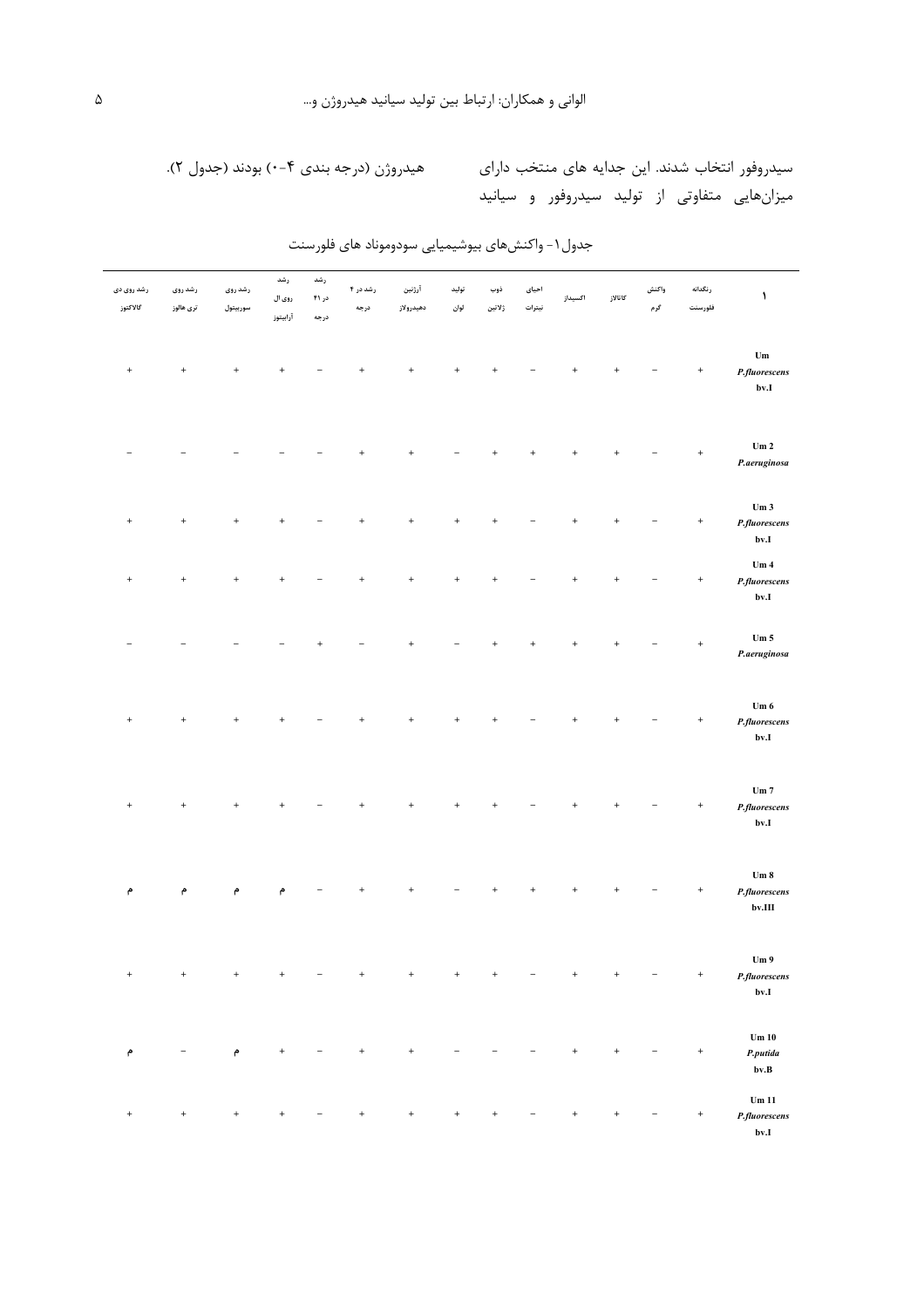| م                                | م                                                    | م               | م               |                          | $\,$ + $\,$                      | $^{\mathrm{+}}$ | $\qquad \qquad -$ | $\,$ + $\,$                      | $\begin{array}{c} + \end{array}$ | $\! +$          | $^+$            | - | $^{\mathrm{+}}$ | Um 12<br>P.fluorescens<br>Bv.III          |
|----------------------------------|------------------------------------------------------|-----------------|-----------------|--------------------------|----------------------------------|-----------------|-------------------|----------------------------------|----------------------------------|-----------------|-----------------|---|-----------------|-------------------------------------------|
| $\begin{array}{c} + \end{array}$ | $\begin{array}{c} + \end{array}$                     | $^{\mathrm{+}}$ | $\! +$          | $\qquad \qquad -$        | $\,$ + $\,$                      | $^{\mathrm{+}}$ | $^{\mathrm{+}}$   | $^+$                             | -                                | $\,$ + $\,$     | $^{\mathrm{+}}$ | - | $^{\mathrm{+}}$ | Um <sub>13</sub><br>P.fluorescens<br>bv.I |
| $^+$                             | $\,$ + $\,$                                          | $^{\mathrm{+}}$ | $^+$            | -                        | $\,$ + $\,$                      | $^{\mathrm{+}}$ | $^{\mathrm{+}}$   | $\,$ + $\,$                      | $\qquad \qquad -$                | $^+$            | $^+$            | - | $^{\mathrm{+}}$ | Um 14<br>P.fluorescens<br>bv.I            |
| م                                | $\mathsf{e}\hspace{-1.5pt}\mathsf{e}\hspace{-1.5pt}$ | $\bullet$       | $^{\mathrm{+}}$ |                          | $\,$ + $\,$                      | $^{\mathrm{+}}$ |                   |                                  |                                  | $\! +$          | $^+$            |   | $^{\mathrm{+}}$ | Um 15<br>P.fluorescens<br>bv.V            |
| $\begin{array}{c} + \end{array}$ | $\begin{array}{c} + \end{array}$                     | $^+$            | $^+$            | $\overline{\phantom{0}}$ | $\begin{array}{c} + \end{array}$ | $^{\mathrm{+}}$ | $^{\mathrm{+}}$   | $\begin{array}{c} + \end{array}$ | $\qquad \qquad -$                | $^{\mathrm{+}}$ | $^+$            | - | $^{\mathrm{+}}$ | Um 16<br>P.fluorescens<br>bv.I            |

ادامه جدول ١- واكنشهاى بيوشيميايي سودوموناد هاى فلورسنت

+: مثبت، -: منفى، م: متغير

جدول۲- تولید سیدروفور و سیانید هیدروژن در جدایه های باکتری سودوموناد فلورسنت بدست آمده از ریزوسفر (فراریشه) گندم

| تولید سیانید هیدروژن <sup>**</sup> | در استانهای خراسان<br>.<br>میزان تولید سیدروفور (میکرومول در میلی لیتر) <sup>*</sup> | كد جدايه باكترى |
|------------------------------------|--------------------------------------------------------------------------------------|-----------------|
| $\bullet$                          | $7/\Delta$ ۶i                                                                        | Um1             |
|                                    |                                                                                      | $\mathbf{Um}$ 2 |
| $\lambda$                          | $\frac{1}{2}$                                                                        |                 |
| $\pmb{\mathsf{f}}$                 | 90/77a                                                                               | Um3             |
| $\lambda$                          | <b>78/180</b>                                                                        | Um4             |
| $\mathbf r$                        | $\mathbf{r} \mathbf{r}/\mathbf{v} \mathbf{r} \mathbf{d}$                             | Um 5            |
| $\bullet$                          | $\Delta$ /fghi                                                                       | Um 6            |
| $\bullet$                          | $9/89$ gh                                                                            | Um 7            |
| $\lambda$                          | V/TAg                                                                                | Um 8            |
| $\mathbf r$                        | YY/Y                                                                                 | Um <sub>9</sub> |
| $\lambda$                          | $Y\Delta$ / $\varepsilon$                                                            | Um $10$         |
| ۴                                  | AT/FTb                                                                               | Um 11           |
| $\bullet$                          | $\mathbf{r}/\Delta\mathbf{F}$ hi                                                     | Um 12           |
| $\lambda$                          | 10/TTf                                                                               | <b>Um 13</b>    |
| $\bullet$                          | $\Delta/\Upsilon\Upsilon ghi$                                                        | Um 14           |
| ٠                                  | 14f                                                                                  | Um $15\,$       |
| $\bullet$                          | $9/6$ Agh                                                                            | Um $16\,$       |

ه میانگینهایی که با حروف متفاوت نشان داده شدهاند، بر اساس آزمون دانکن در سطح P≤0.05 با یکدیگر اختلاف معنی دار دارند. \*\* میزان تولید سیانید هیدروژن بر اساس درجه بندی ۰ تا ۴ ( ۰= عدم تغییر رنگ کاغذ صافی، ۱= تغییر رنگ کاغذ صافی به کرم رنگ، ۲= تغییر رنگ کاغذ صافی به قهوهای روشن، ۳= تغییر رنگ کاغذ صافی به قهوهای تیره و ۴= تغییر رنگ کاغذ صافی به آجری). اعداد مربوط به میزان تولید سیدروفور و سیانید هیدروژن میانگین سه تکرار میباشند.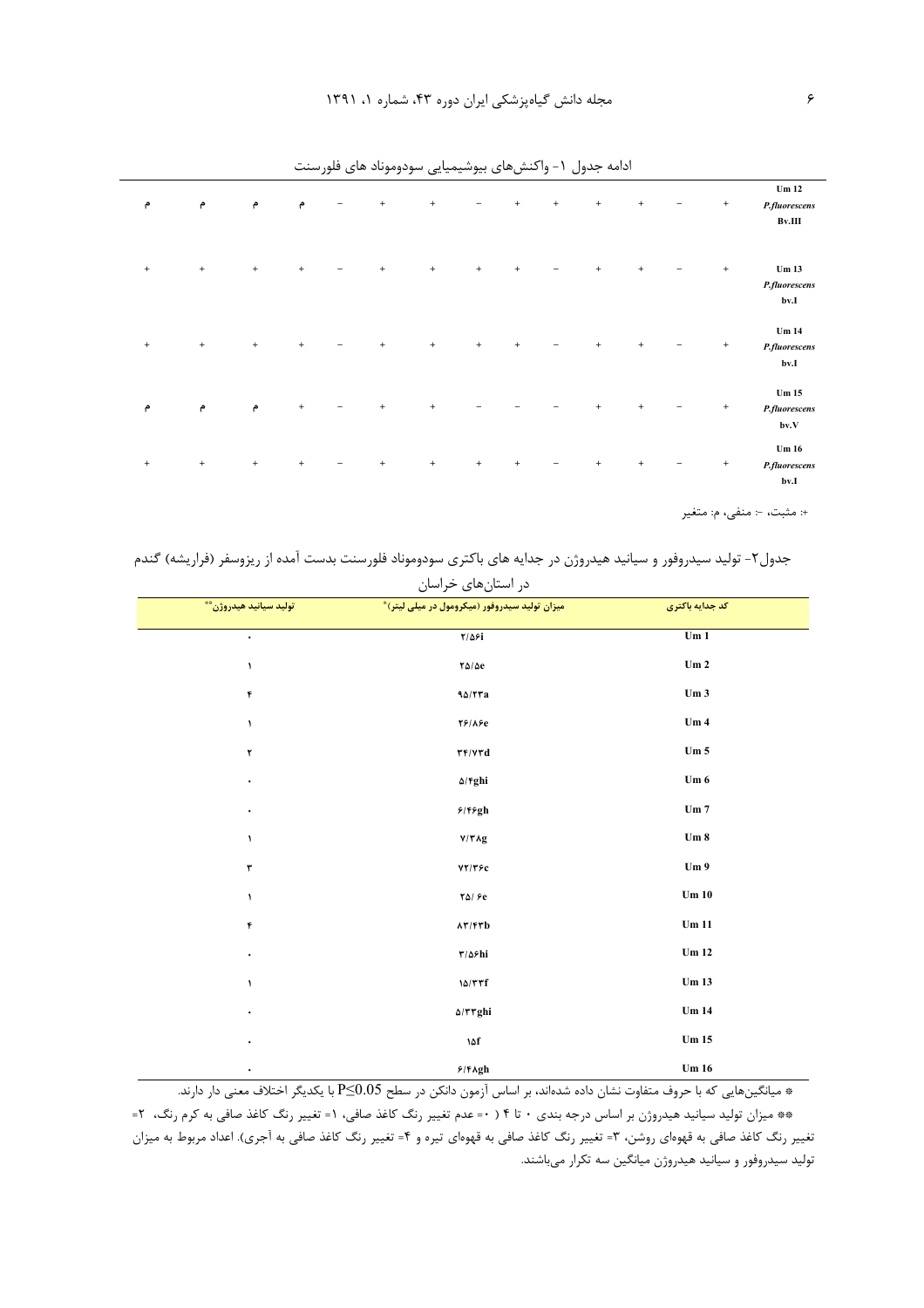## نتایج بررسی های گلخانهای

بر اساس یافتههای حاصل از آزمون گلخانهای، گیاهان حاصل از بذور تیمار شده توسط جدایه های

باکتری دارای رشد بیشتری نسبت به گیاه شاهد (بدون تلقیح با باکتری) داشتند (شکل ۱).



شکل ۱- گندم تیمار نشده با باکتری (شاهد) در سمت راست و گیاهان تیمار شده توسط جدایه های Um 5 و Um 10 در سمت چپ تصویر

نتايج حاصل از توزين گياهان نشان دهنده افزايش وزن تر در گیاهان تلقیح شده توسط بیشتر جدایه های باکتری بود. نتایج حاصل از تجزیه و تحلیل دادهها با نرم افزار MSTATC نشان دهنده اختلاف معنى دار بين وزن گیاهان حاصل از بذور تلقیح شده توسط جدایه های باکتریایی با گیاه شاهد بود. به طوری که گیــــاهان

تلقيح شده با جدايه هاى Um 3 ، Um 3 و Um 11 بیشترین اختلاف معنی دار را با شاهد نشان دادند (نمودار ١). اين جدايه ها همان طور كه در جدول دو نشان داده است بیشترین میزان سیدروفر را داشته و از نظر تولید سیانید هیدروژن نیز در درجه بندی بالایی قىل گوفتەاند.



نمودار ١- وزن ترگياه گندم در اثر تلقيح با باكترى در مقايسه با شاهد بدون باكترى در گلخانه میانگینهایی که دارای حروف مشترک نمی باشند، بر اساس آزمون دانکن در سطح P≤0.05 با یکدیگر اختلاف معنی دار دارند.

طول ریشه و ارتفاع بوتـه گنـدم بـا شـاهد بـدون تلقـیح باکتری وجود دارد. در اینجـا نیـز جدایـه هـای 3 Um، Um 9 و Um 11 بيشترين اختلاف معنى دار را با شـاهد

بررسی های مربوط به اندازه گیری طول ریشه و ساقه در گیاهان تیمار شده توسـط جدایـه هـای بـاکتری نیـز نشان داد که اختلاف معنی داری در برخی جدایه هـا در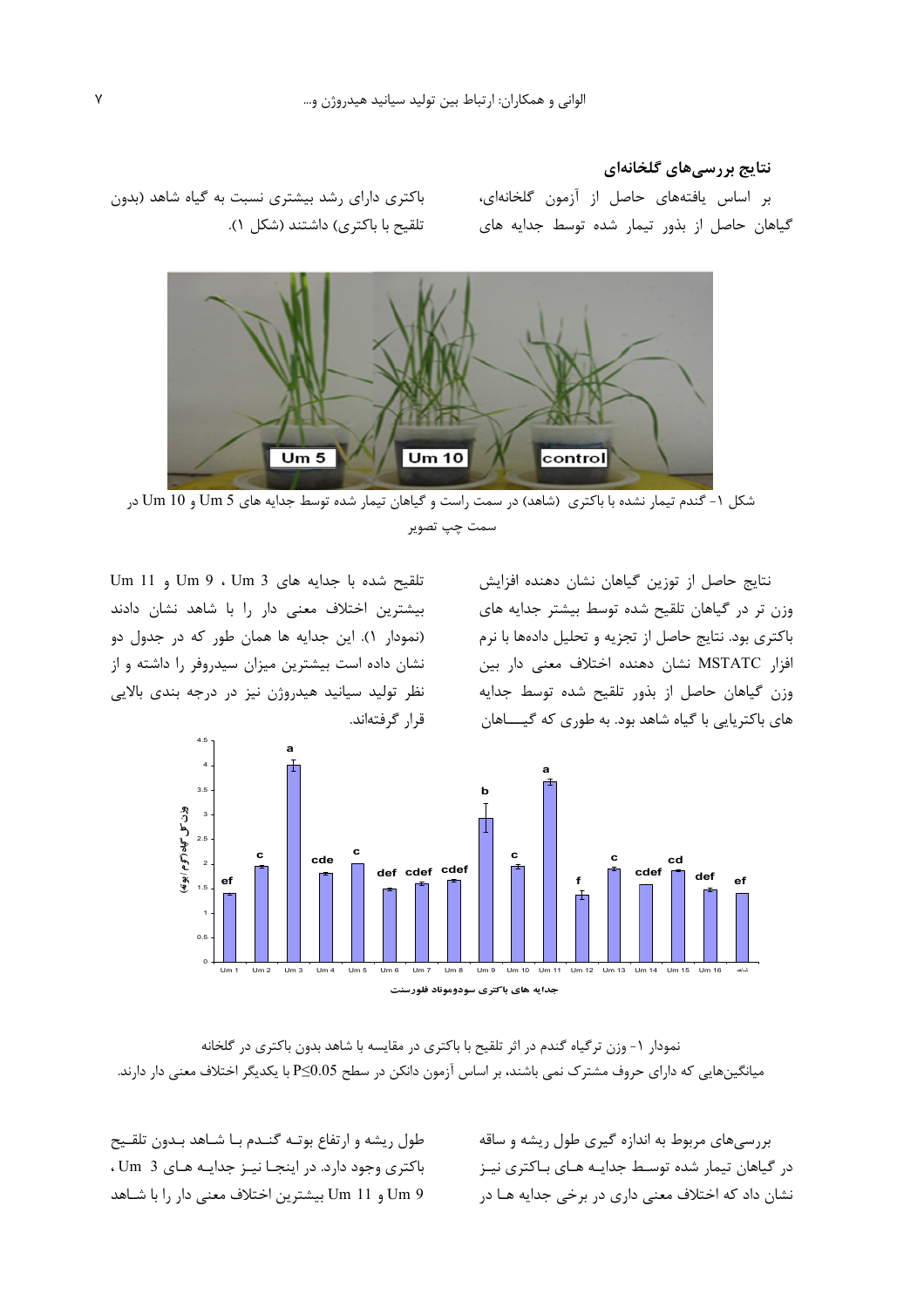نشان دادند و در گروه a قرار گرفتند. سیس جدایه های 5 Um و Um بیشترین اختلاف را داشتند و در گروه بندی در گروه b قرار گرفتند (نمودار ۲). نتـایج بررسـی Buysens dswandi et al (1987) فوق با نتايج كارهـاي et al (1996) و Hofte et al (1991) مطابقت دارد. این

پژوهشگران با بررسی هـای خـود افـزایش رشـد گیاهـان خانواده غلات و سبزیجات را با استفاده از سویههای باکتری سودوموناس نشان دادند و به نقش مهم سیدروفر در جذب آهن در گياه و تأثير مثبت بـر روي رشــد گيــاه پى بردند.



نمودار ۲- طول ریشه و ارتفاع بوته در گیاهان تلقیح شده با باکتری در مقایسه با شاهد میانگینهای ها که دارای حروف مشترک نمی باشند، بر اساس آزمون دانکن در سطح P≤0.05 با یکدیگر اختلاف معنی دار دارند.

پررسے ممبستگے ھا در جدول ۳ ضرایب همبستگی بین تولید سیدروفور و سیانید هیدروژن با افزایش رشد گیاه دیده می شود. ضریب همبستگی پیرسون برای مقـایـــسه متـغیرهای

مربوط به تولید سیدروفور و سیانید هیدروژن با تحریک رشد در گیاه تعیین شد. تجزیه واریانس اعداد بدست آمده با استفاده از نرم افزار کامپیوتری SPSS نشان داد همبستگی بالایی بین تولید این متابولیت ها با افزایش رشد گیاه وجود دارد.

| ضريب همبستگے ِ | يمتغيرها                               |
|----------------|----------------------------------------|
| .1959.         | تولید سیدروفور و افزایش وزن گیاه       |
| .7894          | تولید سیانید هیدروژن و افزایش وزن گیاه |
| .79019         | تولید سیدروفور و افزایش طول ریشه       |
| $.79$ ۴۳۳      | تولید سیانید هیدروژن و افزایش طول ریشه |
| .79199         | تولید سیدروفور و افزایش طول ساقه       |
| .79101         | تولید سیانید هیدروژن و افزایش طول ساقه |

جدول ۳- بررسی همبستگی بین تولید سیانید هیدروژن و سیدروفور با افزایش رشد گیاه گندم در گلخانه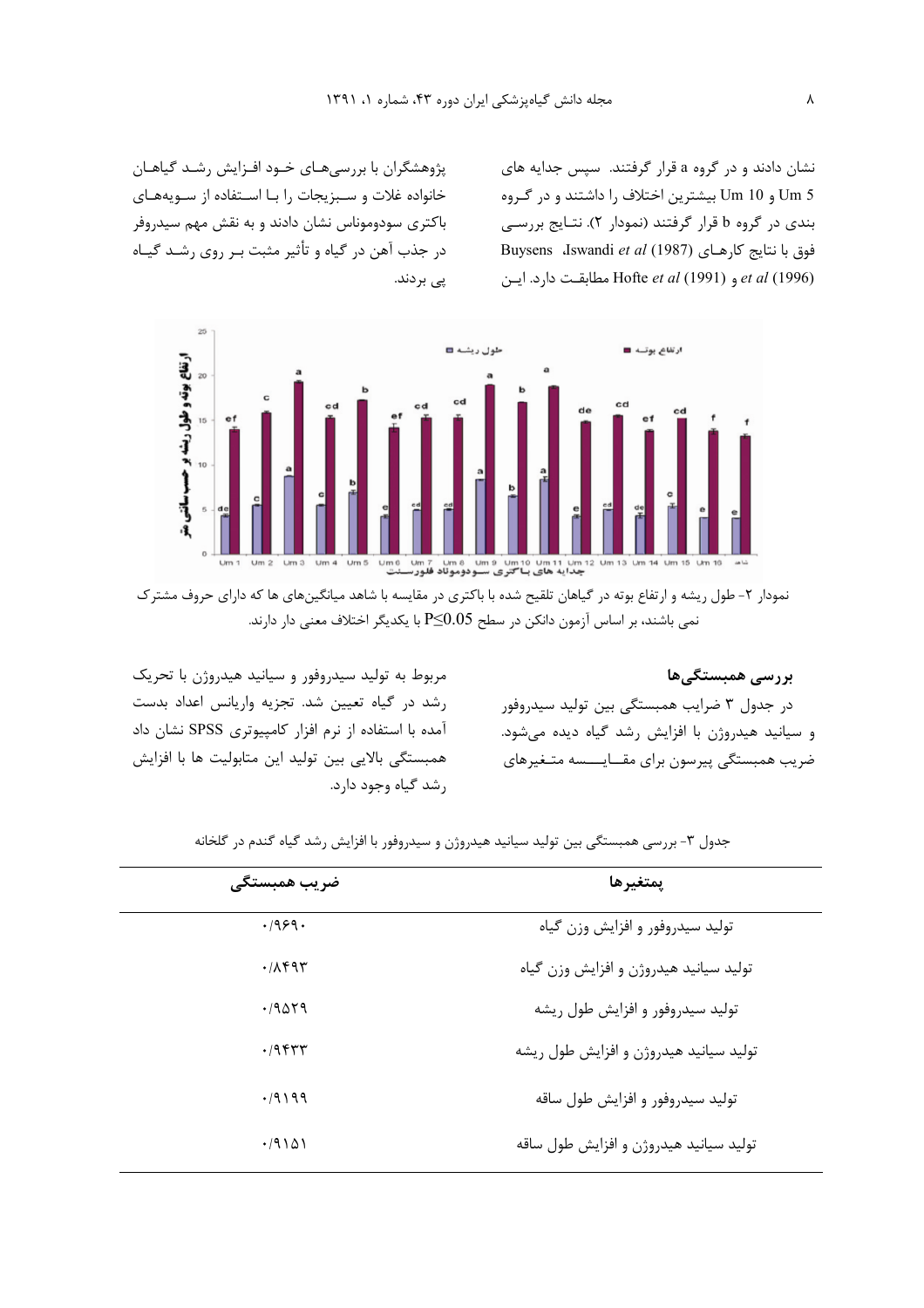دارد. (Frietas & Germida (1990 در تحقبقی افـزایش عملکرد دانـه گنـدم بـر اثـر تلقـيح بـا سـويههـائي از سودوموناس را گـزارش كردنـد. در تحقيـق ديگـرى كـه توسط (1997) Walley & Germida انجـام يـذيرفت استفاده از باکتریهای سودوموناد بـه طـور معنـی داری شاخص برداشت گندم را افـزایش داد. دانـش اسـتفاده از باکتریهای محرک رشد (PGPR) افقهـای نـوینی را در جهت افزایش رشد و عملکرد گیاه و کنترل عوامل بیماری زا نوید می،دهد. در این میان انتخاب سـویههـای برتر و کارا تعیین کننده است. در حال حاضر سویههای موثری از سودوموناد های فلورسنت شناسایی و از آنها به منظور اهداف فوق استفاده مے شــود. Iswandi et al (1987) باكترى Pseudomonas aeruginosa 7NSK2 را از ریزوسفر جو جداسازی کردند. ایـن سـویه در شـرایط كمبود آهن سه نوع سيدروفور بنامهاى اسيدسالسيليك، پیوکلین و پیووردین تولید نموده و باعث افـزایش رشـد گیاهانی از خانواده غلات و سبزیجات شده است. سـویه MPFM1 موتانــت ســـيدروفور منفـــي (sid) بـــاكترى 7NSK2 است که از آن به عنـوان شـاهد منفـى در ايـن تحقيق استفاده شـد و نتـايج نــشان دهنـده عـدم تـأثير موتانت مورد نظر بر رشد سبزيجات و غلات بود ( Hofte Buysens *et al.*, 1996 : et al., 1991. یک نمونه دیگر از PGPR ها سويه Pseudomonas sp GRP3 است. اين سویهها از ریزوسفر سویا جداسازی شده کـه توانـایی بالايي در توليد سـيدروفور داشـته و از پتانـسيل خـوبي برای افزایش رشد و کمک به جـذب آهـن توسـط گیـاه برخوردار است (Sharma et al., 2003). نتـايج پـژوهش حاضر با كارهاى يژوهشى انجام شده فوق مطابقت داشته است. استفاده از باکتریهای محرک رشـد گیـاه در تحقیقات زیادی و بـر روی محـصولات مهـم بـه منظـور تأثيرات رشدي آنهـا صـورت پذيرفتـه اسـت. از جملـه Azospirillum braziliens (باكترى Azospirillum braziliens بر روی سویا اشاره نمود که سبب افزایش ۶۳ درصدی وزن خشک ریشه سویا گردیده است. این در حـالی بـود كه وزن ويژه ريشه را بيش از شش برابر و طول ريشه را بسيش از ١٠ براب افزايش داد (Molla et al., 2001). مجموع نتايج نشان دهنـده توانـايي بـالاي ســودوموناس

ىحث

P. putida سودوموناد هـا بـه ويـژه گونـههـاى و P. fluorescens با استقرار در مكـانهـاى مختلـف بـر روی ریسشه و کلونیزاسیون میوثر گیاهیان از راههیای مختلفي رشد آنها ,ا تحريک مي نمايند. مطالعــه بيــشتر این گونهها از طریق تولیـد مـواد محـرک رشـد گیـاهی، دورنمای روشنی را در افزایش رشد گیاهان به ویژه غلات نوید میدهد. افزایش عملکرد در غلات بـا تلقـیح بـذر و خاک با سويههاى فلورسنت سودوموناد توسط محققـين Germida & Walley., 1996 ) نیادی گزارش شده است .( Khaliq et al., 1996: Hofte et al., 1991 : بررسی های انجام شده توسط سویههای مختلف بـاکتری .*Bradyrhizobium* spp بر روی گیاه لوبیا نــشان دهنــده افزایش خصوصیات کیفی و کمبی محصول بوده است (Hungria & Bohrer., 2000). يافتــههــاي حاصــل از پژوهش حاضر نشان دهنـده نقـش مـوثر سـيدروفورها و سیانید هیدروژن به عنوان متابولیت هـای تولیـد شـده توسط سودوموناد های فلورسنت در افزایش رشـد گیـاه گندم میباشد. همان طور که مشاهده شد بررسی ضریب همبستگیها نشان دهنده همبستگی بالا در تولیـد ایـن متابولیت ها و تأثیر آنها در تحریک رشدی گیـاه گنــدم میباشد. جدایه Um 9 ،Um 3 و Um 11 بیشترین تـاثیر را به عنوان تحریک کنندگی رشدی از خود نشان دادنـد. جدايه هاي 5 Um و 10 Um نيز در درجه پايينتر بعد از سه جدایه مذکور جای گرفتند. نتایج حاصل از بررسی توليد سيدروفور در اين جدايه ها نشان دهنده بيــشترين میزان تولیـد سـیدروفور در آنهـا مـیباشـد کـه تولیـد سيدروفور در آن هــا ٣٣/٧٣، ٧٢/٣٤، ٣٣/٧٣، ٣٣/٧٣ و ۲۵/۶ برای جدایه هـای Um 3، Um11 ، Um 9 ، Um 3 و Um10 بوده است. اين جدايه ها در درجه بندى مربوط به تولید سیانید هیدروژن نیـز در درجـات ۴، ۳، ۰۴ ، ۲و ۱ به ترتیب برای جدایه های Um . Um 9، Um 3 Um 5 ،11 و Um 10 قرار گرفتنـد. همـان طـور كـه مشاهده میگردد جدایه های مذکور بـا بـالاترین میـزان تولید سیانیدهیدروژن و سیدروفور سبب بیشترین میزان در افزایش وزن گیاه، طول ریشه و اندازه بوتهها شدهانـد. ضرایب حاصل از همبستگیها نشان دهنده تـأثیر بـالای این دو متابولیت در تحریک کنندگی رشـد گیـاه گنـدم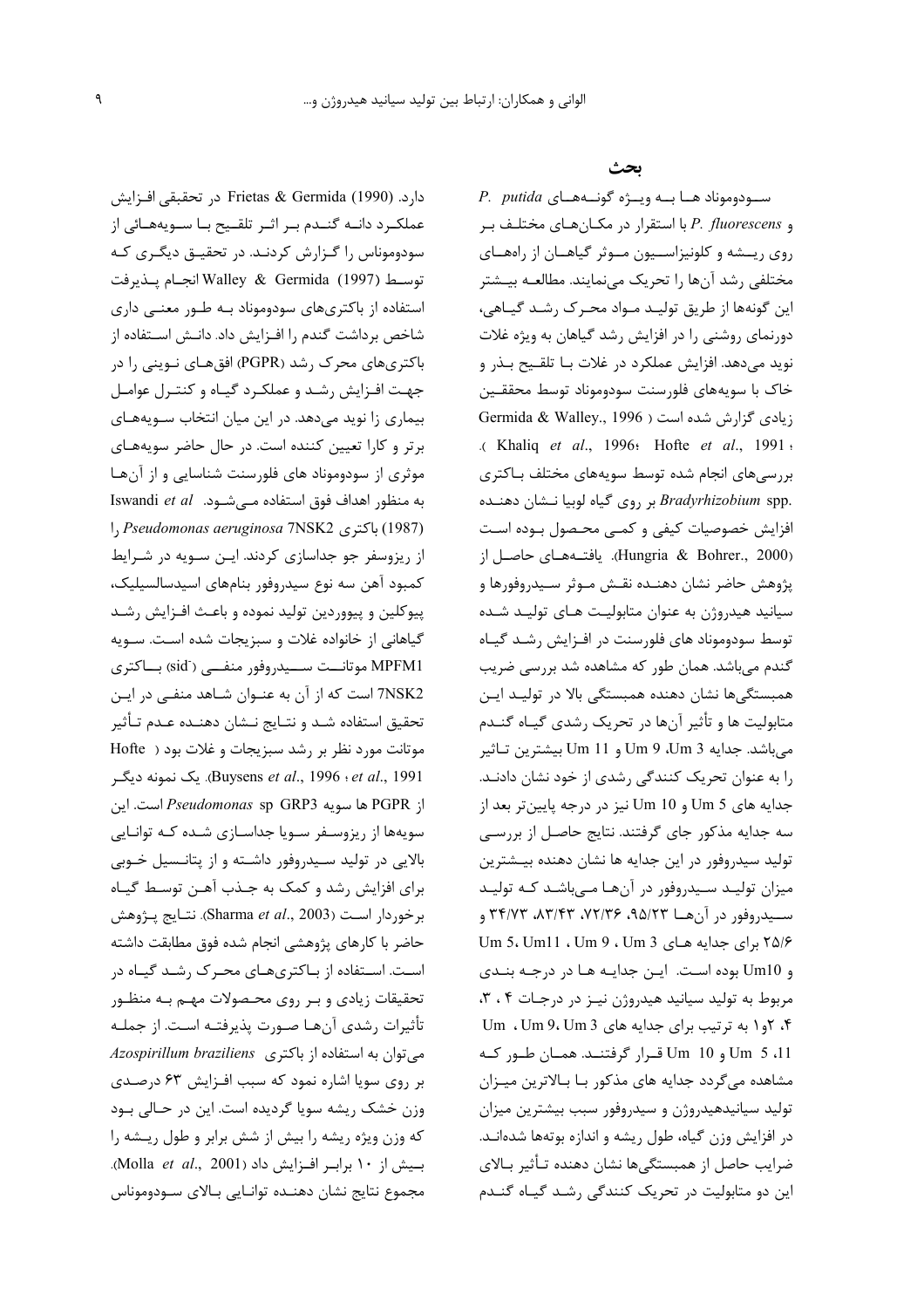### **REFERENCES**

- 1. Ajit, N. S., Verma, R., and Shanumugan, V. (2006). Extracellular chitinase of fluorescent pseudomonads antifungal to *Fusarium oxysporum* f.sp. *dianti* causing carnation wilt. Current Microbiology 52, 310-316.
- 2. Alstrom, S. (1989). Factors associated with detrimental effects of rhizobacteria on plant growth. Plant and Soil 102, 3-9.
- 3. 3. Bagnasco, P., Delafuente, L., Gualtieri, G., Noya, F., and Anas, A. (1998). Fluorescent pseudomonas spp. As biocontrol agent against forage legume root pathogenic fungi. Soil Biology and Biochemistry 30, 1317-1322.
- 4. Bais, H. P., Weir, T. L., Perry, L. G., Gilroy, S., and Vivanco, J. M. (2006). The role of root exudate in rhizosphere interactions with plants and other organisms. Annual Review of Plant Biology 57, 233-266.
- 5. Bakker, P. A. H. M., Ran, L. X., Pieterse, C. M. J., and Van loon, L. C. (2003). Understanding the involvement of rhizobacteria-mediated induction of systemic resistance in biocontrol of plant disease. Canadian Journal of Plant Pathology 25, 5-9.
- 6. Bloemberg, G. V., Lugtenberg, B. J. J. (2001). Molecular basis of plant growth promotion and biocontrol by rhizobia. Plant Biology 4, 343-350.
- 7. Buysens, S., Heungens, K., Poppe, J., and Hofte, M. (1996). Involvement of pyoverdin in suppression of Pythium- induced damping-off of tomato by Pseudomonas aeruginosa 7NSK2. Applied and Environmental Microbiology 3, 865-871.
- 8. Castaneda, G. C., Munoz, T. J. J., and Videa, J. R. P. (2005). A spectrophotometric method to determine the siderophore production by strains of fluorescent *Pseudomonas* in the presence of copper and iron. Microchemical Journal 81, 35-40.
- 9. Donate-Correa, J., Leon-Barrios, M., and Perez-Galdona, R. (2004). Screening for plant growthpromoting rhizobacteria in Chamaecytisus proligerus, a forage tree-shrub legume endemic to the Canary Island. Plant and Soil 266, 261-272.
- 10. Frietas, J., and Germida, J. J. (1990). Plant growth promoting rhizobacteria for winter wheat. Canadian Journal of Microbiology 36, 265-272.
- 11. Germida, J. J., Walley, F. L. (1996). Plant growth promoting rhizobacteria affect rooting pattern and arbuscular mycorrhizal fungi colonization of field grown spring wheat. Biology and Fertility of Soil 23, 113-120.
- 12. Glick, B. R. (1995). The enhacement of plant growth by free-living bacteria. Canadian Journal of Microbiology 41, 109-117.
- 13. Glick, B. R., Jacobson, C. B., Schwarze, M. M. K., and Pasternak, J. J. (1994). 1-aminocyclopropane-1carboxylix acid deaminase mutants of the plant growth promoting rhizobacterium *Pseudomonas putida* GR12-2 donot stimulate canola root elongation. Canadian Journal of Microbiology 40, 911-915.
- 14. Hass, D., and Defago, G. (2005). Biological control of soil-borne pathogens by fluorescent pseudomonads. Microbiology 3, 307-319.
- 15. Hassanjadeh, N. (1991). Role of Rhizobacteria in promoting cow pea seed growth. Bulletin OILB SROP, 14.8.
- 16. Hofte, M., Seong, K. Y., Jurkevitch, E., and Verstraete, W. (1991). Pyoverdin production by the plant growth beneficial Pseudomonas strain 7NSK<sub>2</sub>: Ecological significance in soil. Plant and Soil 130, 249-257.
- 17. Hungria, M., and Bohrer, T. R. J. (2000). Viability of nodulation and dinitrogen fixation capacity among soybean cultivars. *Biology and Fertility of soil* 31, 45-52.
- 18. Iswandi, A., Bossier, P., Vandenabeele, J., and Verstraete, W. (1987). Effects of seed inoculation with the rhizopseudomonas strain 7NSK2 on the root microbiota of maize and barley. Biology and Fertility of Soil 3, 153-158.
- 19. Ji, P., Campbell, H. L., Kloepper, J. W., Jones, J. B., Suslow, T. V., and Wilson, M. (2006). Integrated biological control of bacterial speck and spot of tomato under field conditions using foliar biological control agents and plant growth-promoting rhizobacteria. Biological Control 36, 358-367.
- 20. Khaliq, A., Arshad, M., Khalid, A., and Zahir, A. (1996). Potential of Azotobacter and Pseudomonas for enhancing wheat (Triticum aestivum L.) yield.  $7<sup>th</sup>$  International Symposium on BNF with Non-Legumes. Faislabad. Pakistan. (Abst) p.170.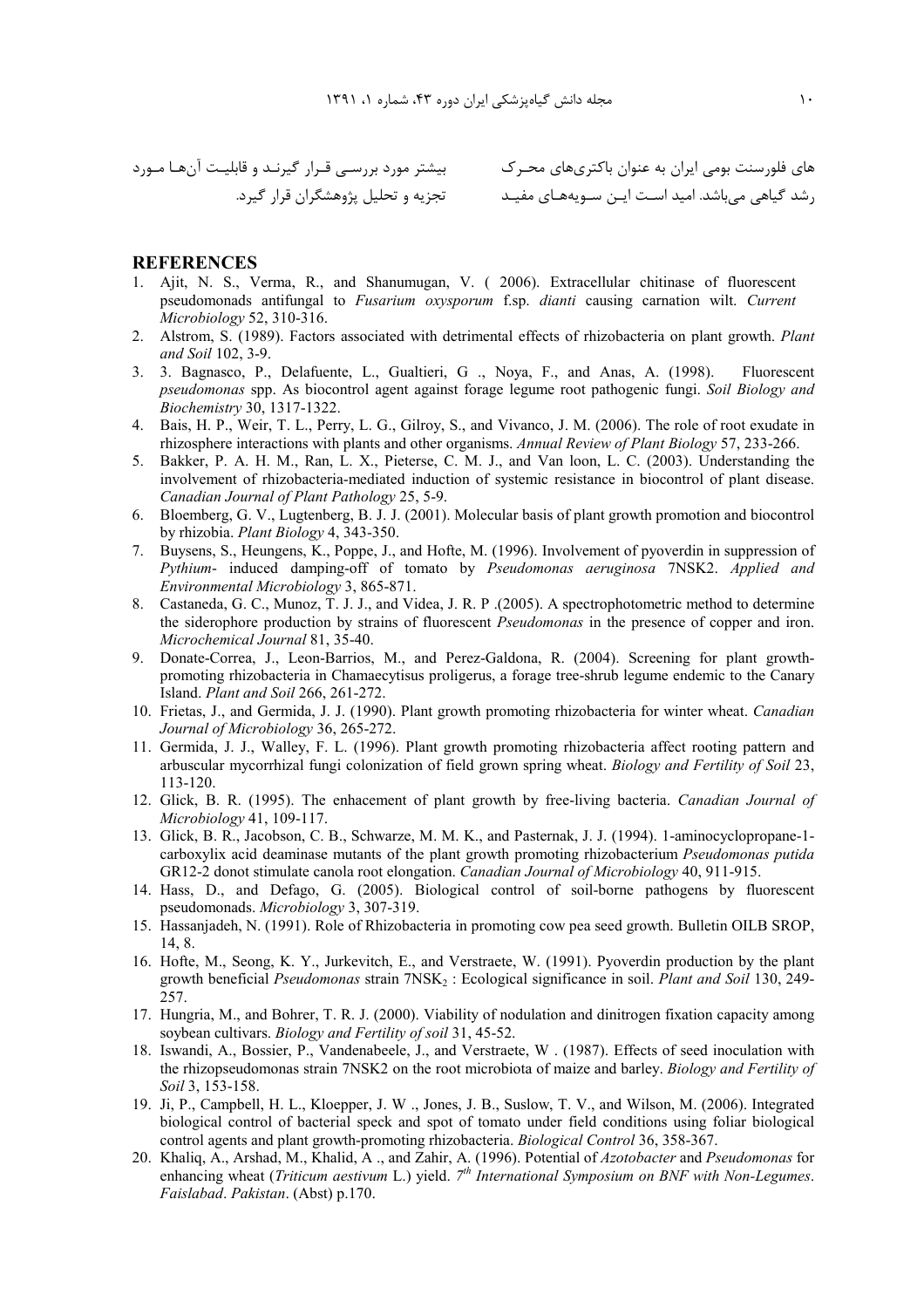- 21. Lalande, R., Bissonnette, N., Coutlee, D., and Antoun, H. (1989). Identification of rhizobacteria from maize and determination of their plant-growth promoting potential. *Plant and Soil* 115, 7-11.
- 22. Lugtenberg, B. J. J., Kravchenko, L. V., and Simons, M. (1999). Tomato seed and root exudates sugars: composition, utilization by *Pseudomonas* biocontrol strains and role in rhizosphere colonization. *Environmental Microbiology* 1, 439-446.
- 23. Luna, C. L., Mariano, R. L. R., and Maior, A. M. S. (2002). Production of a Biocontrol agent for Crucifers Black Rot Disease. *Brazilian Journal of Chemical Engineering*. 19, 133-140.
- 24. Mantelin, S., Touraine, B. (2004). Plant growth-promoting bacteria and nitrate availability: impacts on root development and nitrate uptake. *Journal of Experimental Botany* 55, 27-34.
- 25. Marschner, H., Romheld, V. (1994). Strategies of plants for acquisition of iron. *Plant and Soil* 165, 261- 274.
- 26. Maurhofer, M., Reimmann, C., Schmidli-sacherer, P ., Heeb, S ., Hass, D., and Defago, G. (1998). Salicylic acid biosynthetic genes expressed in *Pseudomonas fluorescens* strain P3 improve the induction of system resistance in tobacco against tobacco necrosis virus. *Phytopathology* 88, 678-684.
- 27. Meyer, D. M. (2000). Pyoverdins: Pigments siderophores and potential taxanomic markers of fluorescent *pseudomonas* species. *Microbiology* 174, 135-142.
- 28. Molla, A. H., Shamsuddin, Z. H., Halimi, M. S., Morziah, M., and Puteh, A. B. (2001). Potential for enhancement of root growth and nodulation of soybean co-inoculated with *Azospirillum* and *Bradyrhizobium* in laboratory system. *Annual of Microbiology* 33, 457-463.
- 29. Montesinos, E., Bonaterra, A., Badosa, E., Frances, j., Alemany, J ., Llorente, I., and Moragrega, C. (2002). Plant-microbe interactions and the new biotechnological methods of plant disease control. *Microbiology* 5, 169-175.
- 30. Nagarajkumar, M., Bhaskaran, R., and Velazhahan, R. (2004). Involvement of secondry metaboloties and extracellular lytic enzymes produced dy *Pseudomonas fluorescens* in inhibition of *Rhizoctonia solani*, the rice, sheath blight pathogen. *Microbiology* 159, 73-81.
- 31. O'Sullivan, D. J., O'Gra, F. (1992). Traits of *Pseudomonas fluorescens* spp. Involeved in suppression of plant root pathogens. *Review of Microbiology* 56, 662-676.
- 32. Ownley, B. H., Duffy, B. K ., and Weller, D. M. (2003). Identification and manipulation of Soil properties To improve the biological control performance of phenazine-producing *Pseudomonas fluorescens*. *Applied and Environmental Microbiology* 112, 3333-3343.
- 33. Patten, C. L., Glick, B. R. (2002). Regulation of indolectic acid production in Pseudomonas putida GR12-2 by tryptophan and stationary-phase sigma factor Rpos. *Canadian Journal of Microbiology* 48, 635-642.
- 34. Penrose, M., Glick, R. B. (2003). Methods for isolating and characterizing Acc deaminase-containing plant growth-promoting rhizobacteria. *Journal of Plant Physiology* 118,10-15.
- 35. Raaijmakers, J. M., Weller, D. M. (2001). Exploiting genotypic diversity of 2,4-diacetylphloroglucinol producing *Pseudomonas* spp: Characterization of superior root-colonizing *P. fluorescens* strain Q81-96. *Applied and Environmental Microbiology* 2545-2554.
- 36. Rashid, M., Khalil, S., Ayub, N ., Alam, S., and Latif, F . (2004). Organic acids productions solubilization by phosphate solubilizing microorganisms (PSM) under *in vitro* conditions. *Pakistan Journal of Biological Science* 7, 187-196.
- 37. Rasolisedghiyani, M., Rahimiyan, P., Khavari, K., and Malakoti, M. H. (2005). Study of population density and identification of wheat phizospheric fluorescent pseudomonas in different region in Iran. *Journal of Water and Soil Science* 19, 224-234.
- 38. 38. Reyhanitabar, E. (2000). *Study of population of fluorescent pseudomonas in wheat rhizosphere and determination of their potential on plant growth increasing in Tehran province*.MSc. dissertation. University of Tehran. Karaj. Iran. (In Farsi).
- 39. Rodriguez, H., Fraga, R . (1999). Phosphate solubilizing bacteria and their role in plant growth promotion. *Biotechnology Advances* 17., 319.
- 40. Rumjanek, N. G., Fonseca, M. C. C., and Xavier, G. R. (2004). Quorum sensing em sistemas agricolas: *Review of Biotecnology* 33, 35-50.
- 41. 41. Schaad. N. W., Jones, J. B., and Chun, W. (2001). Laboratory guide for identification of plant pathogenic bacteria. *APS press* 373pp.
- 42. Schippers, B., Bakker, A.W., and Bakker, A. H. M . (1987). Intractions of deleterious and and beneficial rhizosphere microorganisms and the effect of cropping practices. *Annual Review of Phytopathology* 25,339-59.
- 43. Schippers, B., Bakker, A. W., Bakker, P. A. H. M ., and Vanpeer, R . (1990). Beneficial and deleterious effects of HCN-production pseudomonas on rhizosphere interaction. *Plant and Soil* 129, 75-83.